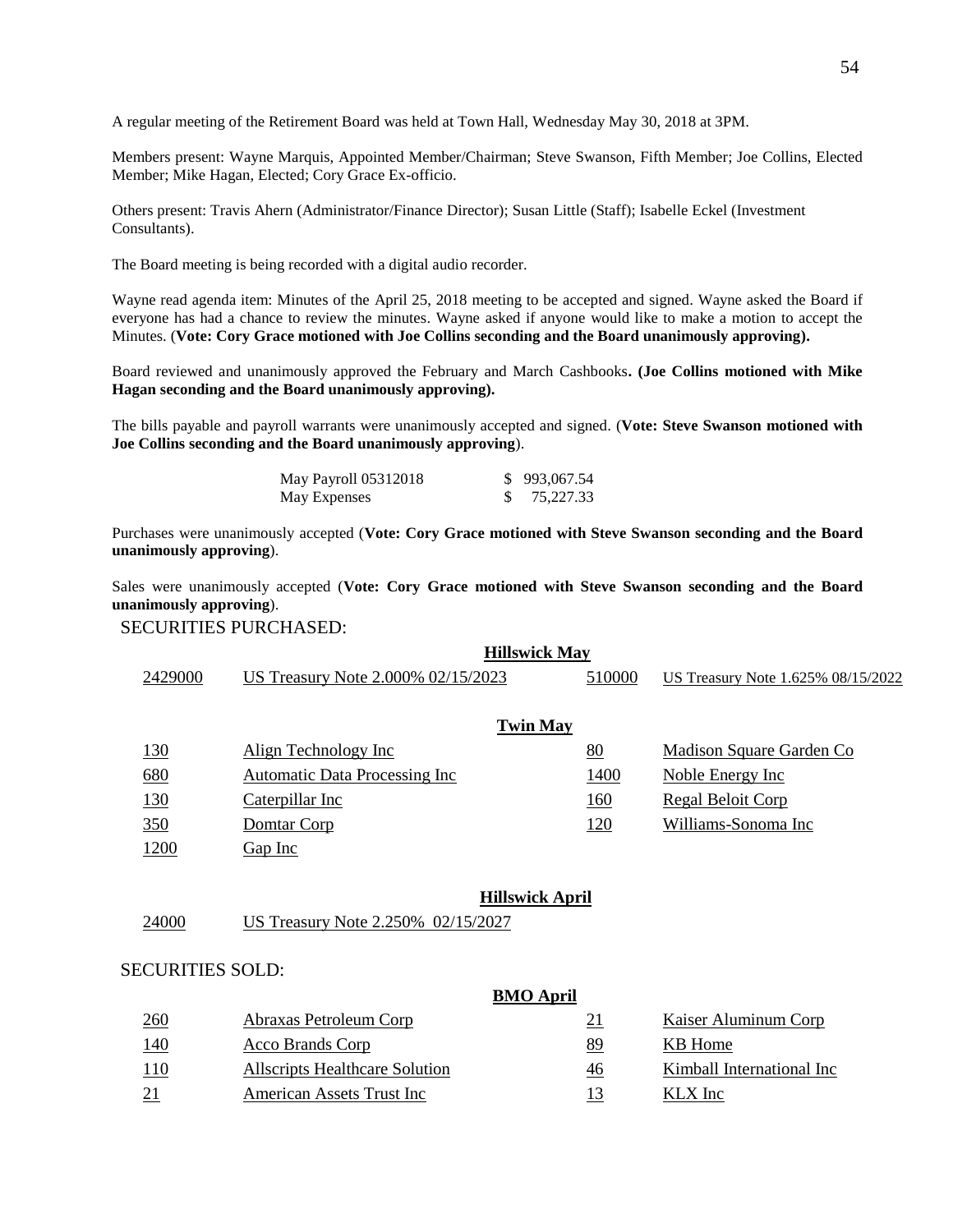| 110              | <b>American Axle &amp; Manufacturing</b>   | 42              | <b>Koppers Holdings Inc</b>            |
|------------------|--------------------------------------------|-----------------|----------------------------------------|
| 84               | <b>American Equity Investment Life Ins</b> | $\frac{34}{5}$  | Korn/Ferry International               |
| 32               | <b>American Renal Associates Holdings</b>  | 51              | <b>Kraton Corp</b>                     |
| 43               | Angiodynamics Inc                          | 69              | <b>Lantheus Holdings Inc</b>           |
| 58               | <b>Arcbest Corp</b>                        | 52              | La-Z-Boy Inc                           |
| <u>38</u>        | <b>Argo Group International Holdings</b>   | 70              | Louisiana Pacific Corp                 |
| 83               | <b>Ashford Hospitality Trust Inc</b>       | 35              | <b>Mack-Cali Realty Corp</b>           |
| 21               | <b>Bancfirst Corp</b>                      | 32              | <b>Marten Transport Ltd</b>            |
| 78               | <b>Bancorpsouth Bank</b>                   | 69              | Matrix Service Co                      |
| $\overline{9}$   | <b>Bank of Marin Bancorp</b>               | 41              | Meridian Bioscience Inc                |
| 42               | <b>Banner Corp</b>                         | $\frac{36}{5}$  | Merit Medical Systems Inc              |
| 50               | <b>Benchmark Electronics Inc</b>           | 23              | Minerals Technologies Inc              |
| 39               | <b>Black Hills Corp</b>                    | 8               | Moog Inc                               |
| 57               | <b>Boise Cascade Co</b>                    | 63              | <b>Myriad Genetics Inc</b>             |
| $\overline{29}$  | <b>Bristow Group Inc</b>                   | 31              | <b>Natus Medical Inc</b>               |
| $\overline{5}$   | <b>CACI</b> International Inc              | 24              | Nelnet Inc                             |
| 69               | Caesarstone Ltd                            | <u>172</u>      | <b>Newpark Resources Inc</b>           |
| 91               | Callon Petroleum Co                        | 89              | <b>NMI Holdings Inc</b>                |
| 67               | <b>Cathay General Bancorp</b>              | 50              | Northwestern Corp                      |
| 32               | Central Garden & Pet Co                    | <u>39</u>       | <b>Orthofix International NV</b>       |
| 62               | <b>Central Pacific Financial Corp</b>      | 13              | <b>PDC</b> Energy Inc                  |
| $\frac{46}{5}$   | <b>Chesepeake Lodging Trust</b>            | 312             | PDL Biopharma Inc                      |
| 67               | <b>CNO</b> Financial Group Inc             | 24              | Peapack Gladstone Financial Co         |
| 43               | Cohu Inc                                   | 52              | Penn National Gaming Inc               |
| 26               | Columbus McKinnon Corp/NY                  | 17              | Peoples Bancorp Inc/OH                 |
| <u>13</u>        | <b>Community Trust Bancorp</b>             | 50              | Perficient Inc                         |
| $\frac{36}{5}$   | <b>Comtech Telecommunications Corp</b>     | 30              | Perry Ellis International Inc          |
| 17               | <b>Conmed Corp</b>                         | 49              | Phibro Animal Health Corp              |
| $\underline{20}$ | Cooper-Standard Holdings Inc               | $\frac{74}{1}$  | <b>PNM Resources Inc</b>               |
| $\frac{45}{5}$   | <b>CSG Systems International Inc</b>       | 70              | Portland General Electric Co           |
| <u>64</u>        | Diodes Inc                                 | <u>116</u>      | <b>Preferred Apartment Communities</b> |
| 45               | El Paso Electric Co                        | 16              | Preferred Bank/Los Angeles CA          |
| 20               | <b>Emanta Pharmaceuticals Inc</b>          | $\frac{30}{5}$  | <b>Progress Software Corp</b>          |
| $\frac{30}{2}$   | <b>Emcor Group Inc</b>                     | $\overline{20}$ | <b>Quanex Building Products Corp</b>   |
| 37               | <b>Emergent Biosolutions Inc</b>           | <u>100</u>      | Rowan Cos Plc                          |
| 35               | <b>Employers Holdings Inc</b>              | 144             | <b>RPX Corp</b>                        |
| $\frac{48}{1}$   | Entegris Inc                               | 61              | Rudolph Technologies Inc               |
| 53               | <b>Exterran Corp</b>                       | $\frac{45}{5}$  | <b>Rush Enterprises Inc</b>            |
| <u>34</u>        | <b>Fidelity Southern Corp</b>              | 28              | <b>S&amp;T Bancorp Inc</b>             |
| 22               | <b>Financial Institutions Inc</b>          | <u>17</u>       | <b>Safety Insurance Group Inc</b>      |
| 11               | <b>First Defiance Financial Corp</b>       | 35              | <b>Sandy Spring Bancorp Inc</b>        |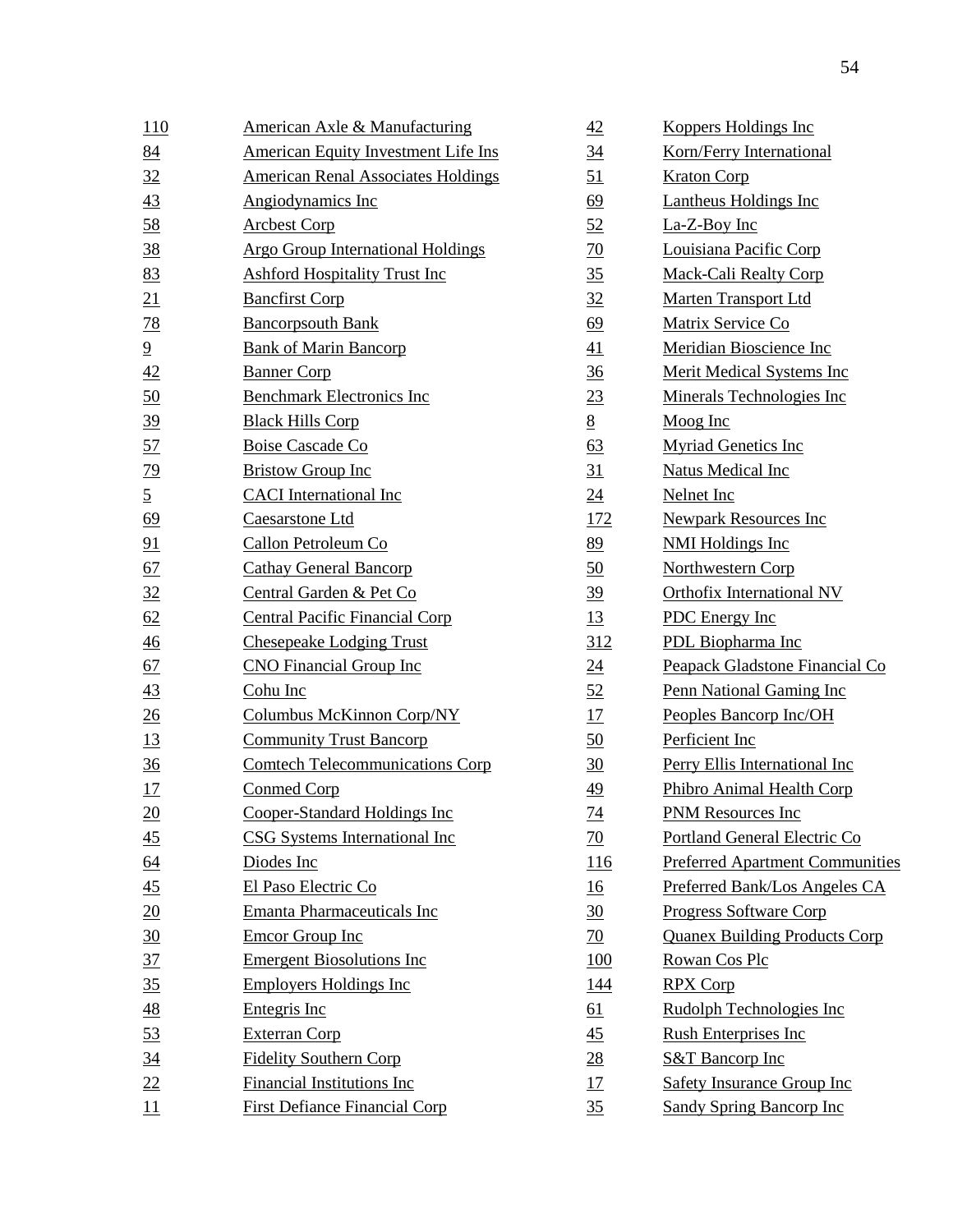|                      | 91             | <b>First Industrial Realty Trust</b>     | 11               | Saul Centers Inc                     |
|----------------------|----------------|------------------------------------------|------------------|--------------------------------------|
|                      | 23             | <b>Franklin Financial Network Inc</b>    | 16               | Selective Insurance Group Inc        |
|                      | 22             | Genesco Inc                              | <u>131</u>       | <b>Smart &amp; Final Stores Inc</b>  |
|                      | 26             | <b>Global Bras &amp; Copper Holdings</b> | <u>154</u>       | <b>SRC</b> Energy Inc                |
|                      | 76             | <b>Gray Television Inc</b>               | <u>66</u>        | <b>Stag Industrial Inc</b>           |
|                      | $\overline{6}$ | <b>Great Southern Bancorp Inc</b>        | $\underline{24}$ | Stepan Co                            |
|                      | 67             | <b>Great Western Bancorp Inc</b>         | $\frac{34}{5}$   | <b>Stifel Financial Corp</b>         |
|                      | 73             | <b>Hanm Financial Corp</b>               | <u>74</u>        | Stoneridge Inc                       |
|                      | 49             | <b>Hawaiian Holdings Inc</b>             | 49               | <b>Sykes Enterprises Inc</b>         |
|                      | 55             | Herman Miller Inc                        | $\frac{59}{2}$   | <b>Tailored Brands Inc</b>           |
|                      | 118            | <b>Hersha Hospitality Trust</b>          | <u>13</u>        | <b>Travelport Worldwide Ltd</b>      |
|                      | 80             | <b>Hibbett Sports Inc</b>                | 28               | Trinseo SA                           |
|                      | <u>276</u>     | <b>Highpoint Resources Inc</b>           | 89               | <b>TTM Technologies Inc</b>          |
|                      | <u>101</u>     | <b>Hilltop Holdings Inc</b>              | 10               | <b>Unifirst Corp/MA</b>              |
|                      | 44             | Homestreet Inc                           | <u>49</u>        | <b>United Community Banks Inc/GA</b> |
|                      | $\frac{56}{5}$ | <b>Horace Mann Educators Corp</b>        | 32               | Virtusa Corp                         |
|                      | <u>13</u>      | <b>Hyster-Yale Materials Handling</b>    | <u>106</u>       | Vishay Intertechnology Inc           |
|                      | $\frac{36}{5}$ | <b>ICF</b> International Inc             | 261              | W&T Offshore Inc                     |
|                      | 25             | <b>Independent Bank Corp/MI</b>          | 41               | <b>Walker &amp; Dunlop Inc</b>       |
|                      | 67             | Innoviva Inc                             | 56               | <b>Washington Federal Inc</b>        |
|                      | 46             | <b>Integer Holdings Corp</b>             | 22               | <b>Watts Water Technology Inc</b>    |
|                      | 60             | <b>International Bancshares Corp</b>     | 33               | <b>Wintrust Financial Corp</b>       |
|                      | 210            | <b>Investors Bancorp Inc</b>             | 111              | <b>Xcerra Corp</b>                   |
|                      | 96             | <b>Iridium Communications Inc</b>        | <u>119</u>       | Xenia Hotels & Resorts Inc           |
|                      | 14             | Johnson Outdoors Inc                     | $\frac{36}{5}$   | <b>XO</b> Group                      |
| <b>Hillswick May</b> |                |                                          |                  |                                      |
|                      | 351000         | US Treasury Note 4.5% 08/15/2039         | 1415000          | US Treasury Note 2.750% 08/31/2018   |
|                      | 507000         | US Treasury Note 2.750% 02/15/2019       |                  |                                      |
|                      |                |                                          |                  |                                      |
|                      |                | <b>Twin May</b>                          |                  |                                      |
|                      | 250            | Albemarle Corp                           | 220              | Schlumberger Ltd                     |
|                      | 235            | <b>Apergy Corp</b>                       | 690              | <b>Tapestry Inc</b>                  |
|                      | 490            | Gilead Sciences Inc                      | 1700             | Teradyne Inc                         |
|                      | 390            | <b>Oracle Corp</b>                       | 800              | Toro Co                              |

Christopher Jenks, Portfolio Manager and Greg Down, Relationship Manager for **BMO Global Asset Management** updated the Board on portfolio performance. Greg reviewed the organization. He explained there have been no top-level management changes in 2017. They have \$260 Billion Asset under Management with 20 offices in 14 countries. Chris explained their objective is to outperform the Russell 2000 Value Index by 3% - 4% per year over a full market cycle with risk like that of the benchmark. They utilize a fundamental perspective focusing on attractively valued companies with growing investor interest. They analyze risk through focusing on fundamental, macroeconomic and statistical perspectives. The portfolio is constructed of 125 – 200 stocks composed of fundamentally strong, attractively valued companies with growing investor interest. A style